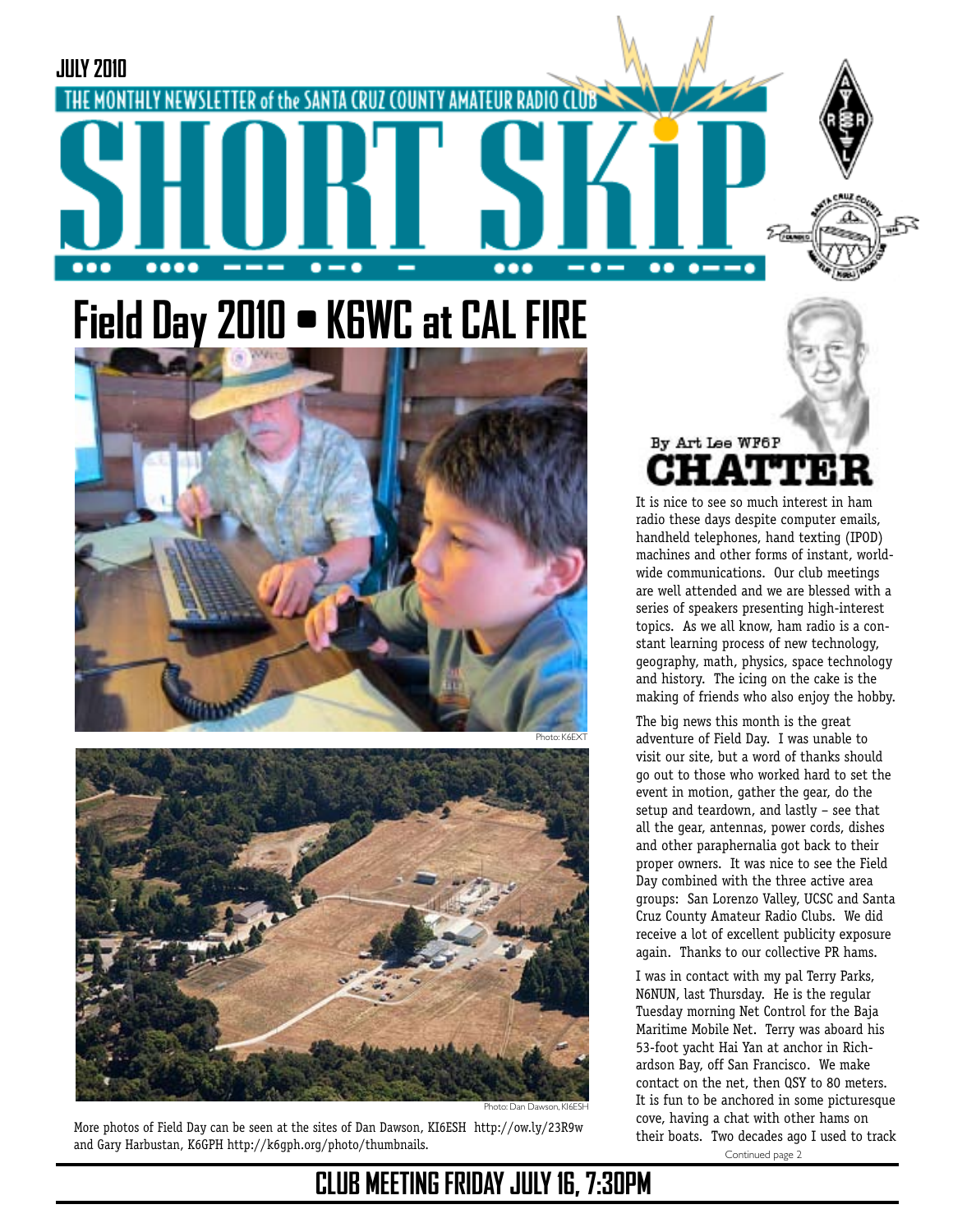

CAKE crumbs June 12

The group today was Larry WB6MKV, Ron K6EXT, Vic AE6ID, Reed N1WC, Don K6GHA, and David WS2I. A small group, but it had the advantage that most of the time everybody was participating in the same conversation. Topics: vertical antennas, Russian hams that seem to prefer to talk to other Russian hams, the solar flare predictions (media hype?), converting CB radios (why bother?). WB6MKV provided some fascinating history about KSCO. K6GHA talked about having a good time in Germany. Finally, WB6MKV once met a "light bulb changer". Can you figure out what he actually does for a living?

—WS2I, scribe

#### **W6WO**

This is a brief note to say that our time in KY is passing quickly and that we are enjoying the rural life even though al we have isa dial-up connection.

Spending quite a lot of time on 20 and 17 CW and worked 5 sites in SCV during the FD weekend.

Best DX was a QSO with JT5DX ( my first ever with Mongolia) who I suspect was the ham I met when he visited Elecraft to pickup his K3

My little FT857 is holding up quite well but I still have to keep referrig to the user manual

I miss the CAKE meetings and here is a topic I would like to hear views on. I was watching the grey-line shaddow move across Asia into W Eu and noted how the QSOs moved West. GL propagaion is a well-known phenomena but just how does it enhance communications? There is more to it than I understand

73 to all BCNU end of August Ron W6WO

## **ARRL Exam Testing**

The Tri-City VE Group welcome candidates to our location near highways 680 and 880 at Hurricane Electric, 48233 Warm Springs Boulevard, Fremont.

| Here are the scheduled 2010 test dates: |                                 |  |
|-----------------------------------------|---------------------------------|--|
| August 19                               | Thursday 6:30 p.m. - 9:00 p.m.  |  |
| Sept. 9                                 | Saturday 9:00 a.m. - 11:30 a.m. |  |
| Nov. 13                                 | Saturday 9:00 a.m. - 11:30 a.m. |  |
| Dec. 16                                 | Thursday 6:30 p.m. - 9:00 p.m.  |  |
|                                         |                                 |  |

For further information, contact Bernhard AE6YN@arrl.net (510) 364-0611, or check the ARRL website.

#### **Chatter continued**

sailboats across the Pacific. Each night they would check in with a position report. If they didn't report in after a day or two, we were alerted to a possible trouble. A few times we were able to alert the Coast Guard for assistance. Now, the plotting is done on computer screens and no longer drawn on paper charts. It's still fun.

Saw Al Marconette, KM6VV, at one of our recent club meetings. We usually discuss submarines, his homes while in the Navy. Was thinking about the Machinist Mate I knew in San Diego in the '60's. He helped manage a Little League Team and I was an umpire. He was a quiet, unassuming guy. One morning I read in the local newspaper where a sailor had saved his submarine and the lives of his shipmates. The sailor had volunteered to be locked in a rapidly flooding compartment as the ship, a submarine, was sinking. He was able to repair the damage and stop the leak while standing chest deep in water. That sailor was my friend, the Little League assistant manager. When I congratulated him on his courageous action, he said, "Anyone on board would have done the same thing, but I was the most qualified -- besides, we really didn't have much choice."

At our last club meeting, I was happy to learn that Jack Scanlon, KQ6CH, had not permanently relocated to Hilo. He kept his home in Capitola, and returned there. He liked Hilo, but he has long-term attachments to California. I spent nearly 20 years in Hawaii, but with Donna's and my folks living here, we always felt that Santa Cruz was our home.





Photo: K6EXT



Photo: Gary Harbustan, K6GPH







K6EXT, KE6AFE and WB6RWU operating Field Day station W6TUW, a One Foxtrot at the S.C. EO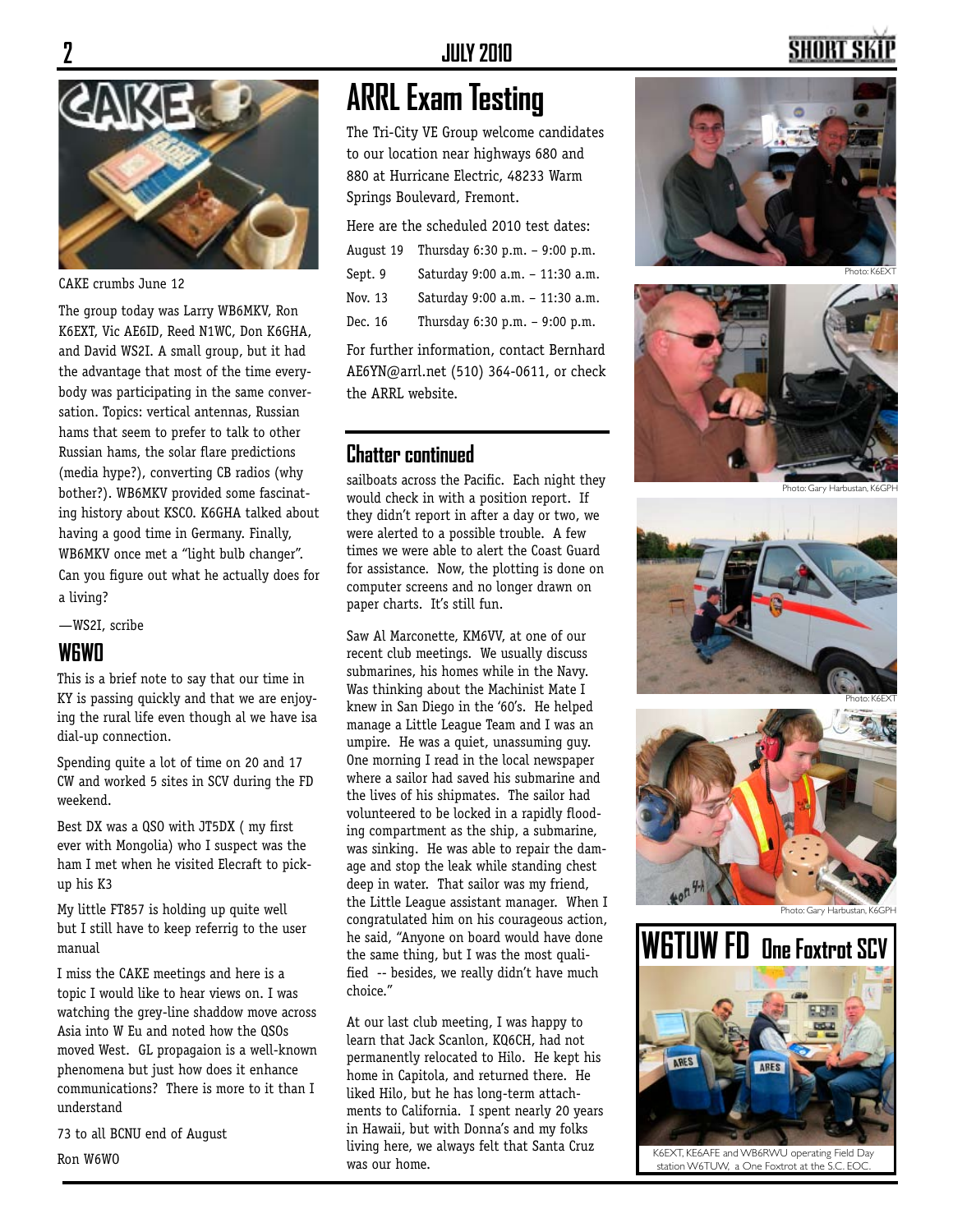# **SHORT SKIP**





Photo: Gary Harbustan, K6GPH









Photo: Gary Harbustan, K6GPH Photo: Dan Dawson, KI6ES